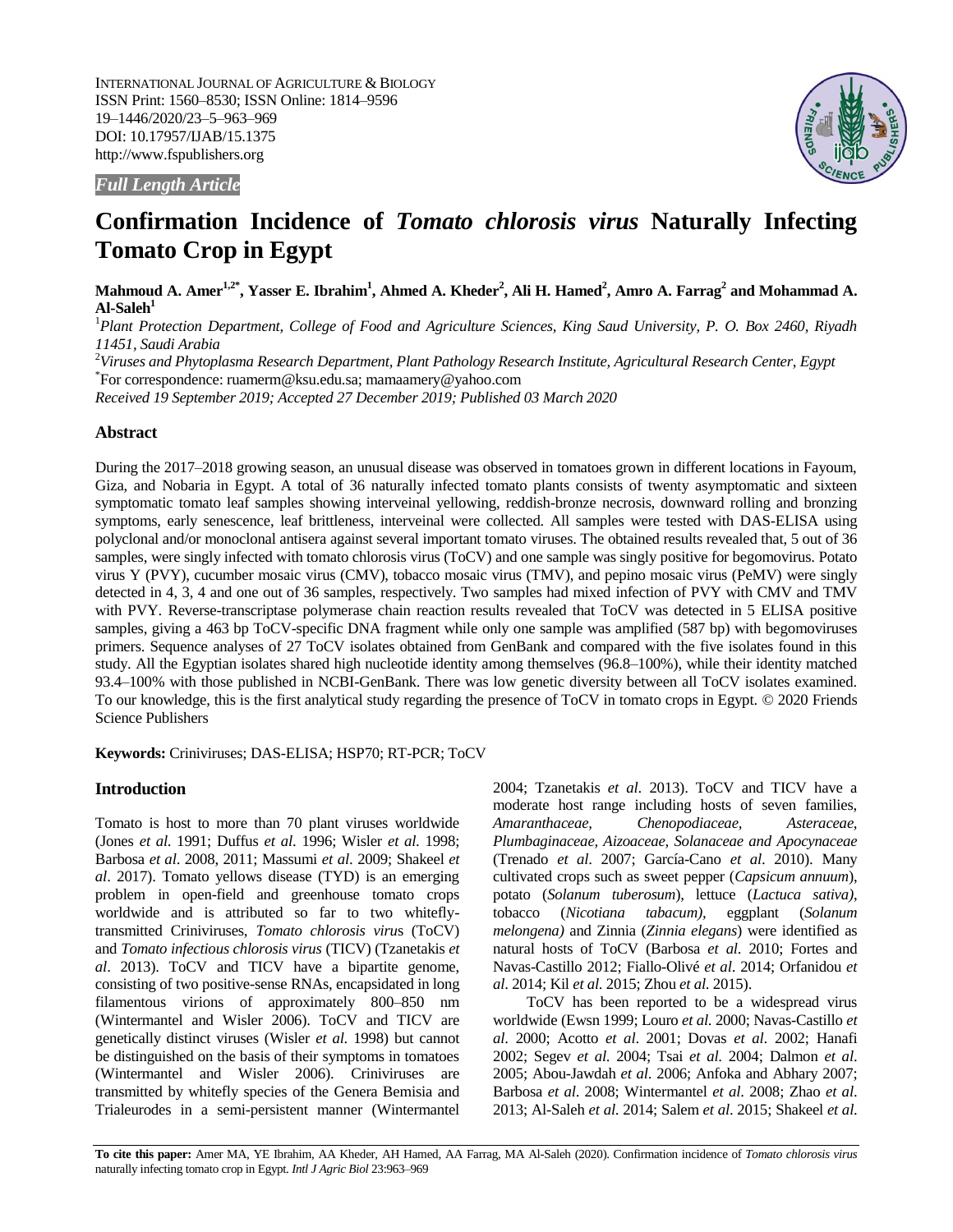2017; Abdel-Salam *et al*. 2019).

In Egypt several viral and viral-like agents were identified recently affecting tomato crops and lead to considerable yield losses and include *Tomato yellow leaf curl virus* (TYLCV), *Tomato ringspot virus* (ToRSV), *Cucumber mosaic virus* (CMV), *Tobacco mosaic virus* (TMV), *Tomato bushy stunt virus* (TBSV), *Tomato spotted wilt virus* (TSWV) and Tomato big bud phytoplasma (Ouf *et al*. 1991; Aref *et al*. 1994; Mazyad *et al*. 1994; Fegla *et al*. 1997; Aboul-Ata *et al*. 2000; Abdelkader *et al*. 2004; El-Afifi *et al*. 2004; El-Banna *et al*. 2007; Mahfouze *et al*. 2009; El-Dougdoug *et al.* 2010; Hafez *et al*. 2010; Mohamed 2010; Omar and Foissac 2012; Megahed *et al*. 2013; Ahmed *et al*. 2014; El-Banna *et al*. 2014; El-Dougdoug *et al.* 2014; AlKhazindar 2015; Rabie *et al*. 2017). The aim of this study was to investigate ToCV and identification of Egyptian isolates which caused tomato yellowing disease. We also conducted a phylogenetic relationship analysis between these isolates and other ToCV sequences obtained from NCBI-Gen Bank.

# **Materials and Methods**

### **Sample collection**

9 During 2017–2018 growing season, a total of 20 asymptomatic and 16 symptomatic tomato samples showing interveinal yellowing chlorosis, early senescence, leaf brittleness, interveinal reddish-bronze necrosis and downward rolling and bronzing (Fig. 1) were collected from the open fields from Fayoum, Giza, and Nobaria regions in Egypt.

## **DAS-ELISA**

DAS-ELISA (Clark and Adams 1977) was used to detect the 14 viruses: *Tomato ringspot virus* (ToRSV), *Tomato mosaic virus* (ToMV), *Tomato chlorotic spot virus* (TCSV), *Tomato aspermy virus* (TAV), *Tomato chlorosis virus*  (ToCV), *Pepino mosaic virus* (PeMV), *Potato virus* X (PVX), *Potato virus* Y (PVY), *Tomato black ring virus* (TBRV), TBSV, TSWV, TYLCV, CMV and TMV. ELISA kits were purchased from Agdia, Inc. (U.S.A.) and LOEWE<sup>®</sup> (Germany).

# **Detection of Begomoviruses and ToCV by PCR and RT-PCR**

Total DNA was extracted from all tested samples using the Qiagen DNeasy Plant Mini Kit, and DNA was tested by PCR using universal begomovirus primers (Table 1) using the KAPA2Fast PCR Kit (KAPA BIOSYSTEMS) in a thermocycler (Eppendorf, Germany). The PCR conditions were conducted according to (Wyatt and Brown 1996).

Extraction of total RNA from all tested samples was carried out by a Plant RNA Mini Kit (Bioline, London, United Kingdom). My Taq RT-PCR Kit (Bioline) was used to amplify specific gene regions within the heat shock protein (HSP70) of tomato criniviruses using a pair of degenerate primers following by specific primer using a nested-PCR (Table 1) and KAPA2G Fast PCR kit to confirm the presence of either TOCV and/or TICV (Dovas *et al*. 2002).

#### **Nucleotide sequence and phylogenetic analysis of ToCV**

A total of five amplified PCR products (463 bp) of ToCV from the nested PCR obtained from infected tomato samples were purified using Nucleic Acid Purification Kit (Omega, Bio-Tek, Inc., G.A., U.S.A.) according to the manufacturer's protocol. The purified PCR product samples were sent to BGI Tech Solutions Co., Ltd. (Hong Kong), and were sequenced into both directions using specific primer for ToCV. Phylogenetic tree analysis was constructed using the Blastn, Muscle command, and Maximum Likelihood programs using Mega 7 software (Tamura *et al.* 2004). Egyptian isolates and representative sequences of ToCV isolates isolated from Japan, South Korea, China, Turkey, United Kingdom, Spain, France, Greece, South Africa, Brazil, Italy, Portugal, Tunisia, Lebanon, Saudi Arabia, and only one isolate from Egypt that was available in NCBI-GenBank were used to conduct the phylogenetic tree. TICV was used as an outgroup for rooting the tree. Percentage identity was checked among all isolates using DNASTAR.

## **Results**

## **DAS-ELISA**

Interveinal yellowing of lower leaves, early senescence, leaf brittleness, interveinal reddish-bronze necrosis and downward rolling, necrotic flecks, vein thickening (Fig. 1) were observed in the majority (16 samples) of tomato crop in many rural areas, mainly in Nobaria, Fayoum and Giza regions in Egypt. all collected samples were tested with DAS-ELISA against ToCV, TYLCV, TSWV, ToRSV, ToMV, TCSV, TBSV, TBRV, TAV, PVY, CMV, TMV, PeMV and PVX. The obtained results revealed that five out of 36 samples, were singly infected with ToCV, one sample was positive for begomovirus. PVY, CMV, TMV, and PeMV were singly detected in four, three, four and one samples out of total 36 samples, respectively. Two samples had mixed infection of PVY with CMV and TMV with PVY. Whereas, TSWV, ToRSV, ToMV, TCSV, TBSV, TBRV, TAV and, PVX, were not detected in any tomato tested samples.

# **Detection of begomoviruses and ToCV by PCR and RT-PCR**

The obtained results using RT-PCR, revealed that ToCV was detected singly in five (13.9%) out of the 36 samples collected from different three locations in Egypt and was used to amplify specific gene of expected size (463 bp)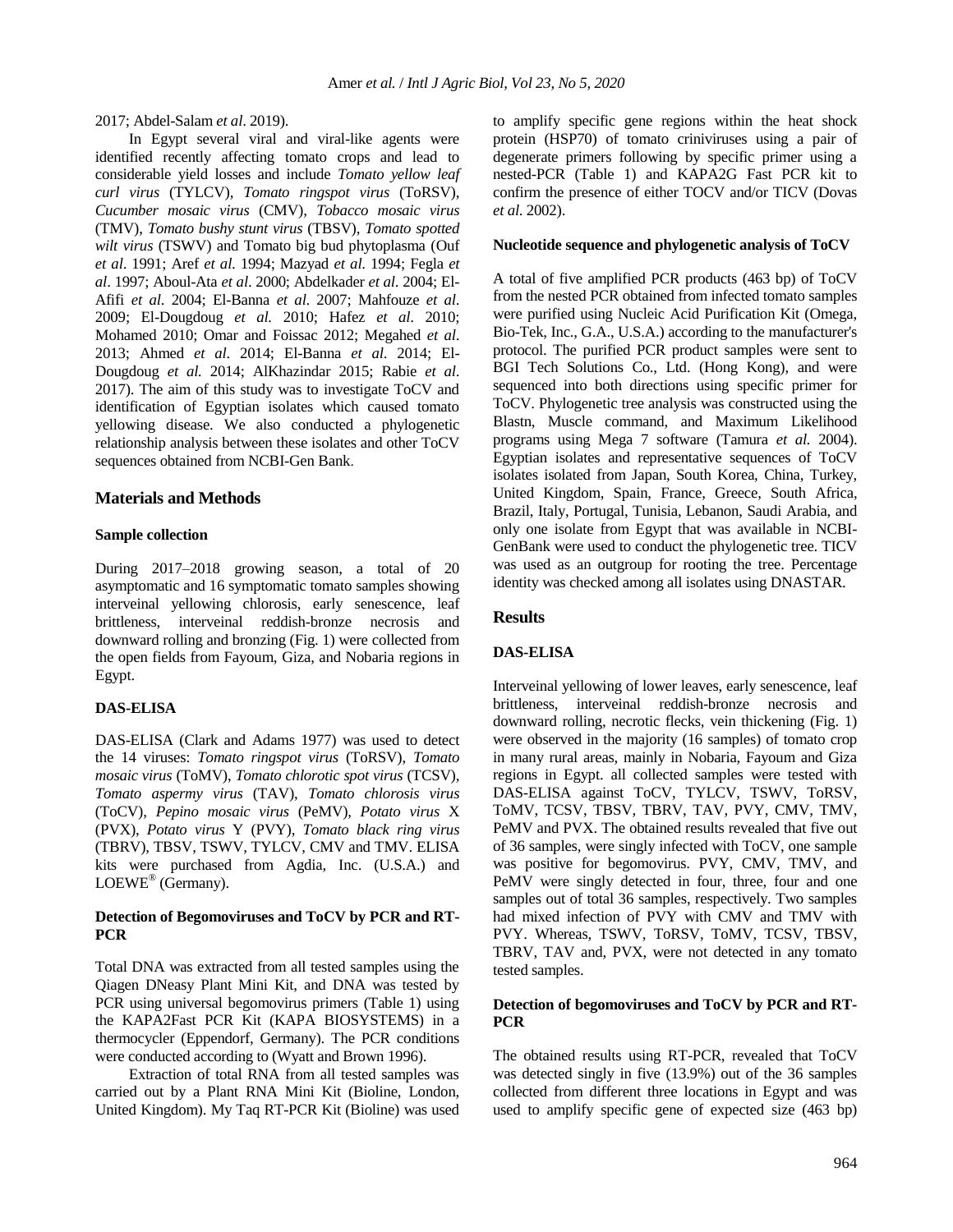| Virus primers                     | Primer name      | Sequence $5^{\degree}$ -3 <sup><math>\degree</math></sup>                                                 | Product size | References           |
|-----------------------------------|------------------|-----------------------------------------------------------------------------------------------------------|--------------|----------------------|
| <b>Begomovirus</b>                | prV324           | $\frac{c}{c}(t/c)$ at $\frac{g}{t}$ ta $\frac{f}{c}(t)c$ ag $\frac{g}{c}(t)$ aag cc $\frac{a}{c}(a/c)$ ag | 579 bp       | Wyatt and Brown 1996 |
|                                   | prC889           | $gg(g/a)$ tt(g/a/t) ga(g/a) gca tg(a/t/c) gta cat g                                                       |              |                      |
| Crinivirus general                | <b>HS11</b>      | $gg(g/t)$ tt( $a/g$ ) $ga(g/t)$ tt( $c/t$ ) ggt act ac                                                    | 587 bp       | Dovas et al. 2002    |
|                                   | <b>HS12</b>      | $cc(g/t)$ cca cca aa(a/g) tcg ta                                                                          |              |                      |
| Tomato chlorosis virus            | TOC <sub>5</sub> | ggt ttg gat ttt ggt act aca ttc agt                                                                       | $463$ bp     | Dovas et al. 2002    |
|                                   | TOC <sub>6</sub> | aaa ctg cct gca tga aaa gtc tc                                                                            |              |                      |
| Tomato infectious chlorosis virus | TIC3             | ggg tta gag ttc ggt act act ttc agt                                                                       | 333bp        | Dovas et al. 2002    |
|                                   | TIC <sub>4</sub> | cgt cga aag att tot cat cga ct                                                                            |              |                      |

**Table 1:** Primers used for the detection of begomoviruses and criniviruses infecting tomatoes

| Table 2: Percentage identity, based on HSP70h sequences of five ToCV Egyptian isolates from the present study and 27 isolates |  |  |  |  |  |  |  |  |
|-------------------------------------------------------------------------------------------------------------------------------|--|--|--|--|--|--|--|--|
| available on GenBank, after aligning using the cluster W method                                                               |  |  |  |  |  |  |  |  |

| Accession No | Country        | Host     | Isolate         | <b>ToCV</b> Egyptian Isolates |      |           |             |           |  |  |  |
|--------------|----------------|----------|-----------------|-------------------------------|------|-----------|-------------|-----------|--|--|--|
|              |                |          |                 | ToCV-EG-2<br>ToCV-EG-1        |      | ToCV-EG-3 | $ToCV-EG-4$ | ToCV-EG-5 |  |  |  |
| AB513442     | Japan          | Tomato   | Tochigi         | 95.5                          | 95.1 | 94.4      | 96.5        | 95.5      |  |  |  |
| MG813910     | South Korea    | Tomato   | JN <sub>2</sub> | 96.5                          | 95.1 | 94.4      | 96.5        | 95.5      |  |  |  |
| KP114537     | South Korea    | Tomato   | HP              | 96.5                          | 95.1 | 94.4      | 96.5        | 95.5      |  |  |  |
| MF278017     | China          | Tomato   | <b>LNLZ</b>     | 96.5                          | 95.1 | 94.4      | 96.5        | 95.5      |  |  |  |
| KY679890     | China          | Eggplant | <b>HSP70-2</b>  | 96.5                          | 95.1 | 94.4      | 95.5        | 95.5      |  |  |  |
| KY679889     | China          | Eggplant | <b>HSP70-1</b>  | 96.2                          | 94.8 | 94.1      | 95.2        | 95.1      |  |  |  |
| KY419528     | Turkey         | Tomato   | Kas             | 95.8                          | 94.4 | 93.4      | 95.8        | 94.8      |  |  |  |
| KY419527     | Turkey         | Tomato   | Merkez          | 95.5                          | 94.1 | 93.4      | 95.5        | 94.4      |  |  |  |
| KY810787     | United Kingdom | Tomato   | FERA-160205     | 95.1                          | 93.7 | 93.4      | 95.1        | 94.4      |  |  |  |
| KJ200309     | Spain          | Tomato   | $Pl-1-2$        | 95.1                          | 93.7 | 93.4      | 95.1        | 94.4      |  |  |  |
| KJ200307     | Spain          | Pepper   | MM8             | 95.1                          | 93.7 | 93.4      | 95.1        | 94.4      |  |  |  |
| KJ740257     | Spain          | Tomato   | AT80/99-IC      | 95.1                          | 93.7 | 93.4      | 95.1        | 94.4      |  |  |  |
| DQ355215     | France         | Tomato   | 305FR           | 95.1                          | 93.7 | 93.4      | 95.1        | 94.4      |  |  |  |
| EU284744     | Greece         | Tomato   | $Gr-535$        | 95.5                          | 94.1 | 93.4      | 95.5        | 94.4      |  |  |  |
| KY471130     | South Africa   | Tomato   | <b>ToCR-186</b> | 95.5                          | 94.1 | 93.4      | 95.5        | 94.4      |  |  |  |
| JQ952601     | <b>Brazil</b>  | Tomato   | ToC-Br2         | 96.2                          | 94.8 | 94.1      | 96.2        | 95.1      |  |  |  |
| KY400129     | <b>Brazil</b>  | Tomato   | CR 152          | 96.5                          | 95.1 | 94.4      | 96.5        | 95.5      |  |  |  |
| KY400130     | <b>Brazil</b>  | Tomato   | CR 161          | 96.5                          | 95.1 | 94.4      | 95.5        | 95.5      |  |  |  |
| AM231038     | Italy          | Tomato   | Lulu-1          | 96.5                          | 95.1 | 94.4      | 96.5        | 95.5      |  |  |  |
| AF234029     | Portugal       | Tomato   | $\blacksquare$  | 95.5                          | 94.1 | 93.7      | 95.5        | 94.8      |  |  |  |
| KJ739308     | Tunisia        | Tomato   | 53              | 96.5                          | 95.1 | 94.4      | 96.5        | 94.5      |  |  |  |
| KJ739306     | Tunisia        | Tomato   | 29              | 95.8                          | 94.4 | 93.7      | 95.8        | 94.8      |  |  |  |
| DQ234079     | Lebanon        | Tomato   |                 | 95.8                          | 94.4 | 93.7      | 95.8        | 94.8      |  |  |  |
| KT888042     | Saudi Arabia   | Pepper   | TOC98-SA        | 95.5                          | 94.1 | 94.4      | 95.5        | 94.4      |  |  |  |
| KT888034     | Saudi Arabia   | Tomato   | TOC380-SA       | 96.2                          | 94.8 | 94.1      | 96.2        | 95.1      |  |  |  |
| KT888033     | Saudi Arabia   | Tomato   | TOC05-SA        | 95.5                          | 94.1 | 94.4      | 95.5        | 94.4      |  |  |  |
| MH667315     | Egypt          | Tomato   | Giza-Egypt      | 97.2                          | 99.0 | 99.3      | 97.2        | 98.6      |  |  |  |
| MK161109     | Egypt-Nobaria  | Tomato   | ToCV-EG-1       |                               | 98.3 | 97.6      | 100         | 96.9      |  |  |  |
| MK161108     | Egypt-Fayoum   | Tomato   | ToCV-EG-2       |                               |      | 99.3      | 98.3        | 98.3      |  |  |  |
| MK161112     | Egypt-Giza     | Tomato   | ToCV-EG-3       |                               |      |           | 97.6        | 98.4      |  |  |  |
| MK161110     | Egypt-Nobaria  | Tomato   | ToCV-EG-4       |                               |      |           |             | 96.8      |  |  |  |
| MK161111     | Egypt-Giza     | Tomato   | ToCV-EG-5       |                               |      |           |             |           |  |  |  |

regions within the HSP70 (Fig. 2) and only one sample collected from Giza region was detected using begomoviruses degenerate primers with the expected size of 579 bp (Fig. 2). No amplifications were observed with healthy tomato samples and no RT-PCR product was amplified with TICV when the specific TICV primers was used (Fig. 2).

#### **Nucleotide sequence and phylogenetic analysis of ToCV**

RT-PCR products obtained from five ToCV Egyptian isolates were purified and sequenced. The partial HSP70h gene of the isolates were determined and submitted to the NCBI-GenBank under the following accession numbers: MK161108 for Fayoum isolate, MK161109, MK161110 for Nobaria isolates, and MK161111, MK161112 for the Giza

isolates.

The data obtained from phylogenetic tree revealed limited genetic variability among all Egyptian tomato ToCV isolates and the sequences of other isolates available in NCBI, isolated from different host species and different geographical origins (Fig. 3 and Table 2). The Egyptian isolates grouped together in one cluster that was supported with 81% bootstrap value. Also, the cluster that contained virus isolates from Portugal (AF234029), France (DQ355215), Spain (KJ200307, KJ200309, KJ740257), and one isolate obtained from the United Kingdom (KY810787) was supported with 62% bootstrap value. However, isolates from Japan (AB513442), Italy (AM231038), Tunisia (KJ739308), three isolates from China (MF278017, KY679889, KY679890), two isolates from each of South Korea (MG813910, KP114537) and Brazil (KY400129,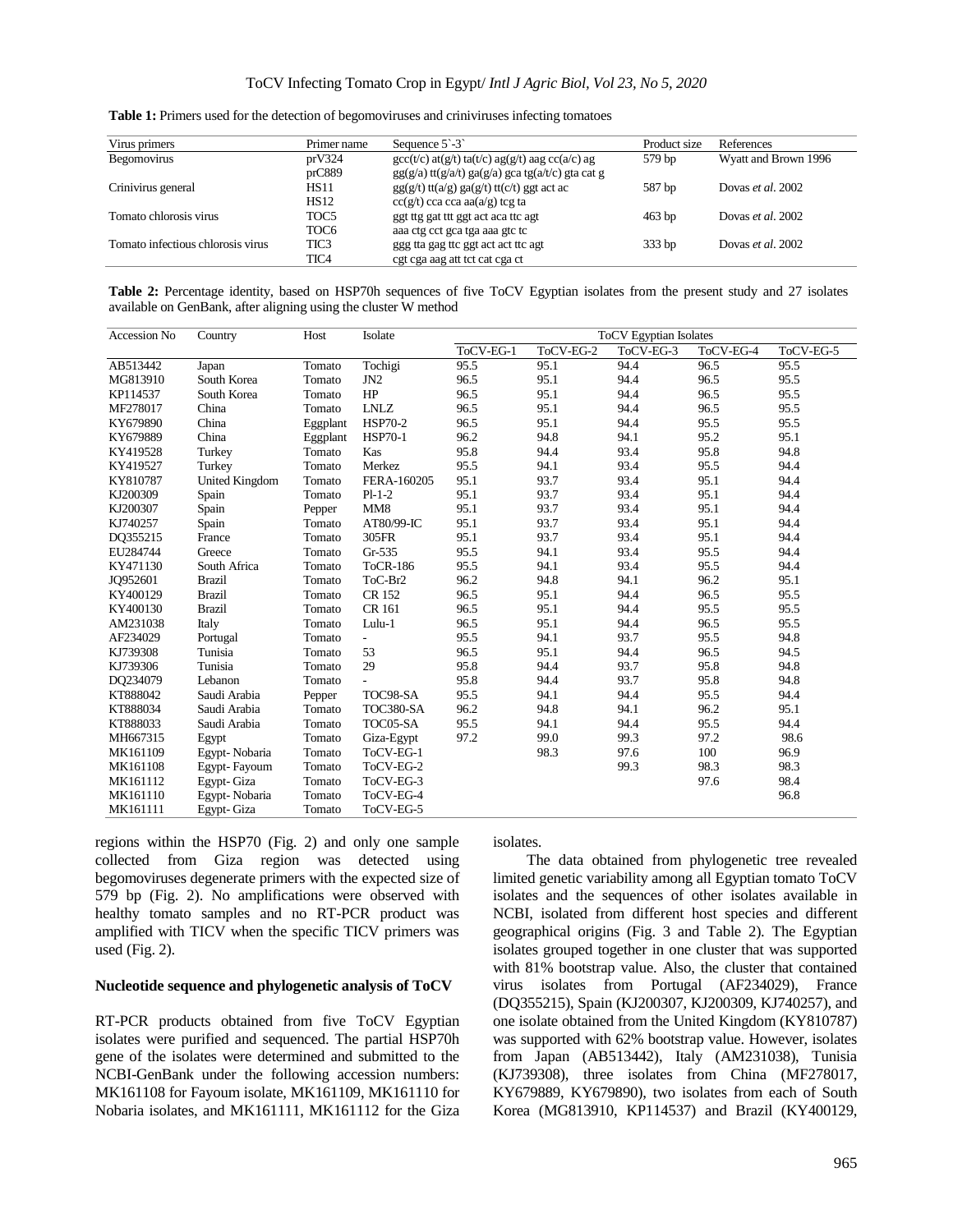

**Fig. 1:** Naturally different yellowing and interveinal chlorosis and leaf thickening symptoms observed in different tomato leaf samples collected from Nobaria (**A** and **B**), Fayoum (**C**), and Giza (**D**) regions, Egypt



**Fig. 2:** (**A**) 1.5% agarose gel electrophoresis of nested-PCR amplified products (463 bp fragment) containing the heat shock protein (HSP70) gene using specific primers for ToCV and TICV in tomato samples collected from different locations in Egypt. Amplified products from symptomatic tomato leaves are shown in lanes 1, 2, 3, 4, and 5. No RT-PCR amplification was observed in infected tomato tissue when TICV primers were used (lanes 6, 7, 8, 9, 10) and no PCR amplification was observed in tissues from asymptomatic tomatoes (lane 11). **B:** 1.5% agarose gel electrophoresis of PCR amplified products (579 bp fragment) using universal primers for begomovirus on tomato samples collected from different locations in Egypt. The amplified product from symptomatic tomato leaves is shown in lane 4. No RT-PCR amplification was observed in other symptomatic tissues when the TICV primers were used (lanes 1, 2, 3, 5). No RT-PCR amplification was observed in uninfected sample tissue (lane N), Lane M: 100 bp DNA Ladder RTU (GenDirex)

KY400130) and nine different isolates including three from Saudi Arabia (KT888033, KT888034, KT888042), two isolates from Turkey (KY419527, KY419528), and one each from Greece (EU284744), Lebanon (DQ234079), Tunisia (KJ739306) and Brazil (JQ952601) grouped together in a cluster with less than 50% bootstrap support.

The nucleotide sequence identity for the Egyptian isolates shared a high similarity identity among themselves ranging from 96.8% to 100%, while databases comparisons



**Fig. 3:** A phylogenetic tree based on partial nucleotide sequences of HSP70h gene obtained from 33 ToCV isolates. EG 1-EG 5 virus isolates were obtained from the present study, while other isolates retrieved from NCBI-GenBank. The TICV sequence was used as an out-group. Bootstrap values generated from 1000 iterations are indicated on the tree

revealed a high degree of sequence identity (>94%) with other ToCV isolates. The lowest similarity (93.4–95.8%) was found between Egyptian isolates and isolates KY419528, KY419527 (Turkey); KY810787 (United Kingdom); DQ355215 (France); EU284744 (Greece); KY471130 (South Africa) and two isolates from Spain (KJ200309, KJ740257), all from tomato, and one from pepper (KJ200307), also from Spain.

## **Discussion**

ToCV is widespread worldwide, and has caused severe epidemics in several countries in the Mediterranean basin (Louro *et al*. 2000; Acotto *et al*. 2001; Dovas *et al*. 2002; Hanafi 2002; Segev *et al*. 2004; Abou-Jawdah *et al*. 2006; Papayiannis *et al*. 2006; Anfoka and Abhary 2007; Al-Saleh *et al*. 2014; Salem *et al*. 2015). In Egypt, ToCV was found for the first time in a limited number of tomato samples in 2018 and it was the only virus detected in tomato plants suffering from TYD (Abdel-Salam *et al*. 2019). Tomato is a natural host of both ToCV and TICV, which cause TYD, resulting in heavy production losses (Wisler *et al*. 1998). Although ToCV does not cause any fruit symptoms, it causes a decline in plant vigor and reduces fruit harvest by reducing the photosynthetic area of the leaves (Wisler *et al*. 1998). As early as 2002, ToCV was reported to cause significant damage to tomatoes grown in greenhouses, with varying severity of symptoms in relation to cultivar being grown (Hanafi 2002).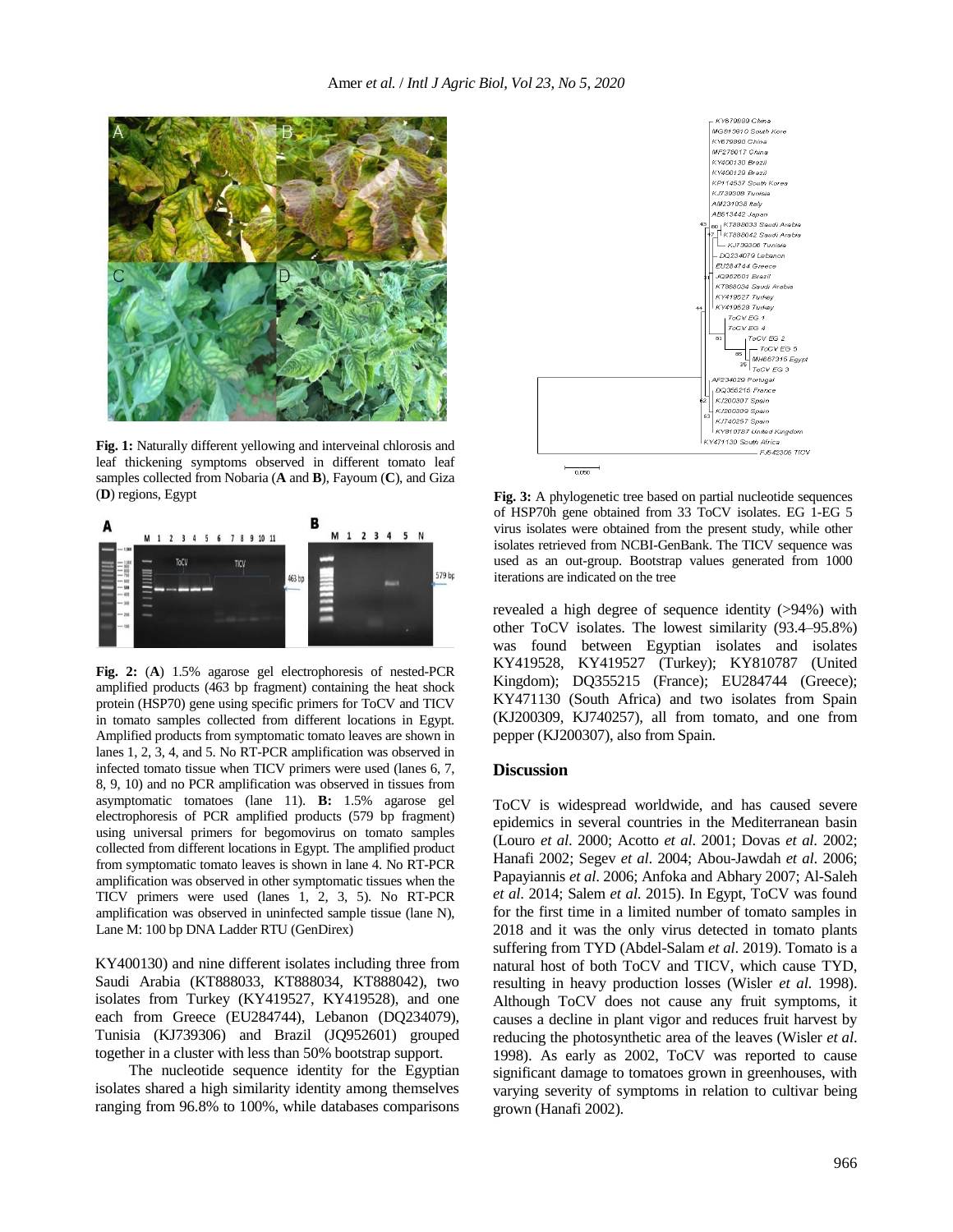Detection and differentiation of TICV and ToCV is based on molecular methods, as no antibodies are available due to low concentrations inside the phloem of diseased plants, (Livieratos *et al*. 1999; Rubio *et al*. 2001; Marco and Aranda 2005; Papayiannis *et al*. 2011). A polyclonal antiserum has been obtained for both ToCV and TICV using coat protein expressed in *Escherichia coli* and application for immunodiagnosis (Jacquemond *et al*. 2009), but for reliable routine diagnosis, RT‐PCR is the main method currently used. Reliable ToCV diagnosis can be also done using dot-blot hybridization with ToCV specific probes and RT-PCR with ToCV-specific primers (Louro *et al*. 2000). Recently, commercial DAS-ELISA kits are available for these viruses.

In the present study, five isolates of a ToCV collected in tomato fields within a narrow agricultural area of North of Egypt and revealed that ToCV is so far the main Crinivirus associated with TYD. This study also revealed mixed infections of tomato with TMV and PVY, CMV, and TMV which normally results in more severe disease symptoms (Goodman and Ross 1974; Matthews 1991; Vance 1991; Hristova and Maneva 1999; Arocha *et al*. 2009; Hernandez-Gonzalez *et al*. 2011).

Detection of ToCV and TICV using RT-PCR is a more reliable method than the serological techniques in the case of criniviruses (Dovas *et al*. 2002; Barbosa *et al*. 2008). However, this is case in the current study, whereas, five samples were found to be infected singly by ToCV when RT-PCR analysis was used by comparing the ELISA method which gave positive results with only 3 out of the positive samples. Using general primers and further using nested-PCR techniques targeting HSP70 is preferred, as it helps simultaneous identification of both ToCV and TICV, while other primers are used for the specific detection of ToCV targeting its Heat shock protein, P22 gene, and minor coat protein (Vargas-Asencio *et al*. 2013).

Sequencing analysis of the Egyptian isolates showed limited genetic diversity, which is very common in most criniviruses, such as CYSDV, ToCV and TICV (Rubio *et al*. 1999; Orfanidou *et al*. 2014). Additionally, recent studies on the diversity of ToCV (Barbosa *et al*. 2013; Orfanidou *et al*. 2014) revealed that its low evolution rate is possibly correlated with the high negative selective pressure, a fact that facilitates the rapid spread of the virus throughout tomato-producing areas.

## **Conclusion**

In this study, we confirmed that ToCV isolates in Egypt are grouped into one clade, based on phylogenetic analyses. This clustering makes it possible to hypothesize that the ToCV isolates found in Egypt have only one origin, which can be separated geographically. As such, it is necessary to obtain information on the inflow of viruliferous whiteflies or ToCV infected plants at the early stage of virus occurrence. Detection of TYD in eggplant and pepper and other cultivated crops should be further investigated in Egypt in a large scale. Although insecticide spray can reduce the whitefly populations, this is not very effective because whiteflies are very active, and transmit the virus before the insecticide killed the whiteflies and also the whiteflies develop resistance to insecticides. Therefore, control of TYD is so far only possible by using resistant cultivars.

#### **Acknowledgements**

We thank Prof. Nicolas I. Katis, Aristotle University of Thessaloniki, Faculty of Agriculture, Forestry and Natural Environment, School of Agriculture, Plant Pathology Lab, Thessaloniki, Greece, for his critically reviewing and valuable comments. The authors would like to extend their sincere appreciation to the Deanship of Scientific Research, King Saud University, Saudi Arabia, for its funding of this research group no. RG-1438-065.

#### **References**

- Abdelkader HS, GM Allam, TA Moustafa, MH El-Hammady (2004). Characterization and molecular detection of *Tomato spotted wilt virus* (Tospovirus) infecting tomato in Egypt. *Egypt J Virol* 1:103-120
- Abdel-Salam A, A Rezk, R Dawoud (2019). Biochemical, serological, molecular and natural host studies on *Tomato chlorosis virus* in Egypt. *Pak J Biol Sci* 22:83‒94
- Abou-Jawdah Y, CE Mohtar, H Atamian, H Sobh (2006). First report of *Tomato chlorosis virus* in Lebanon. *Plant Dis* 90:378
- Aboul-Ata AE, MAE Awad, S Abdel-Aziz, D Peters, H Megahed, A Sabik (2000). Epidemiology of *Tomato yellow leaf curl begomovirus* in the Fayium area, Egypt. EPPO Bull 30:297-300
- Acotto GP, AM Vaira, M Vecchiati, MM Finetti-Sialer, D Gallitelli, M Davino (2001). First report of *Tomato chlorosis virus* in Italy. *Plant Dis* 85:1208
- Ahmed EA, OY Shalaby, EF Dwidar, SA Mokbel, AK El-Attar (2014). Occurrence, Etiology and Molecular Characterization of Phytoplasma Diseases on *Solanum lycopersicum* Crop in Egypt. *Egypt J Virol* 11:244‒261
- AlKhazindar M (2015). Elimination of *Tomato Spotted Wilt Virus* (genus Tospovirus) from infected tomato plants by meristem tip culture. *Egypt J Bot* 55:149‒159
- Al-Saleh MA, IM Al-Shahwan, MT Shakeel, MA Amer, CG Orfanidou, NI Katis (2014). First report of *Tomato chlorosis virus* (ToCV) in tomato crops in Saudi Arabia. *Plant Dis* 98:1590
- Anfoka GH, MK Abhary (2007). Occurrence of *Tomato infectious chlorosis virus* (TICV) in Jordan. *EPPO Bull* 37:186‒190
- Aref NM, NA Abdallah, EK Allamand, MA Madkour (1994). *Use of Polymerase Chain Reaction and Radiolabeled Specific Probe to Identify Tomato Yellow Leaf Curl Virus DNA from Infected Plants*, pp: 93-109. Egypt Phytopathology Society. The Seventh Congress of Phytopathol Cairo, Egypt
- Arocha Y, B. Piňol, K Acosta, R Almeida, J Devonshire, AVD Meene, E Boa, J Lucas (2009). Detection of phytoplasma and potyvirus pathogens in papaya (*Carica papaya* L.) affected with "Bunchy top symptom" (BTS) in eastern Cuba. *Crop Prot* 28:640-646
- Barbosa JC, JAM Rezende, AB Filho (2013). Low genetic diversity suggests a single introduction and recent spread of *Tomato chlorosis virus* in Brazil. *J Phytopathol* 161:884‒886
- Barbosa JC, H Costa, R Gioria, JAM Rezende (2011). Occurrence of *Tomato chlorosis virus* in tomato crops in five Brazilian states. *Trop Plant Pathol* 36:256‒258
- Barbosa JC, LDD Teixeira, JAM Rezende (2010). First report on the susceptibility of sweet pepper crops to *Tomato chlorosis virus* in Brazil. *Plant Dis* 94:374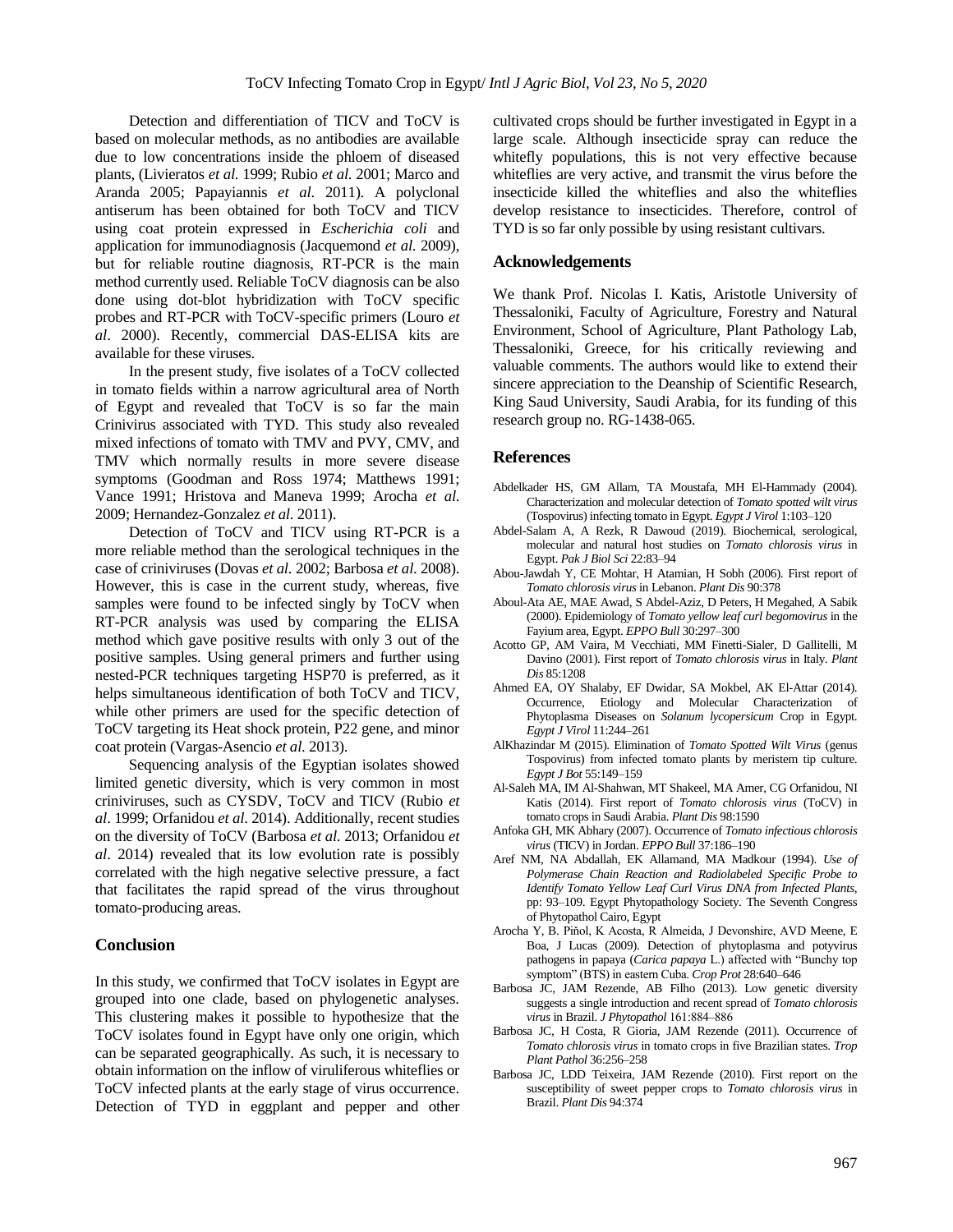- Barbosa JC, APM Teixeira, AG Moreira, LEA Camargo, AB Filho, EW Kitajima, JAM Rezende (2008). First report of *Tomato chlorosis virus* infecting tomato crops in Brazil. *Plant Dis* 92:1709
- Clark MF, AM Adams (1977). Characteristics of the microplate method of enzyme-linked immunosorbent assay for the detection of plant viruses. *J Gen Virol* 34:475‒483
- Dalmon A, S Bouyerm, M Cailly, M Girard, H Lecoq, C Desbiez, M Jacquemond (2005). First report of *Tomato chlorosis virus* and *Tomato infectious chlorosis virus* in tomato crops in France. *Plant Dis* 89:1243
- Dovas CI, NI Katis, AV Avgelis (2002). Multiplex detection of criniviruses associated with epidemics of a yellowing disease of tomato in Greece. *Plant Dis* 86:1345-1349
- Duffus JE, HY Liu, GC Wisler (1996). *Tomato infectious chlorosis virus*–a new clostero-like virus transmitted by *Trialeurodes vaporariorum*. *Eur J Plant Pathol* 102:219‒226
- El-Afifi SI, AS Sadik, MH Abdel-Ghaffar, AM El-Borollosy (2004). Molecular characterization of an Egyptian isolate of *Tomato mosaic Tobamovirus*. *Ann Agric Sci* 49:467‒483
- El-Banna OM, AE Maisa, MS Abbas, HMA Waziri, HSA Darwish (2014). Anatomical and ultrastructural changes in tomato and grapevine leaf tissues Infected with *Tomato Ring Spot Nepovirus*. *Egypt J Virol* 11:102‒111
- El-Banna OM, MS Mikhail, AG Farag, AMS Mohammed (2007). Detection of phytoplasma in tomato and pepper plants by electron microscopy and molecular biology based methods. *Egypt J Virol* 4:93‒111
- El-Dougdoug KA, IA Hammad, HSA El-Kader, EA Ahmed, AFA El-Monem (2010). Detection and identification of *Tomato Yellow Leaf Curl virus*-EG using molecular technique. *Egypt J Microbiol* 45:95‒111
- El-Dougdoug NK, SA Mahfouz, SA Ahmed, BA Othman, MM Hazaa (2014). Characterization, genetic diversity of *Tomato Yellow Leaf Curl Virus* Egyptian isolate. *Sci Agric* 3:58‒69
- Ewsn 1999. Summary of Results. *In: Canary Islands Workshop*. European Whitefly Studies Network, John Innes Centre, Norwich, UK
- Fegla GI, IA El-Samra, KA Norman, HA Younes (1997). Host range, transmission and serology of an isolate of *Tomato yellow leaf curl virus* from tomato of plastic houses in northern Egypt. *In: Proceeding of the 1st Scientific Conference of Agriculture Sciences*, Vol. 1, pp:549-568. Faculty of Agriculture, Assiut University, Assiut, Egypt
- Fiallo-Olivé E, AI Espino, M Botella-Guillén, E Gómez-González, JA Reyes-Carlos, J Navas-Castillo (2014). Tobacco: A new natural host of *Tomato chlorosis virus* in Spain. *Plant Dis* 98:1162
- Fortes IM, J Navas-Castillo (2012). Potato, an experimental and natural host of the crinivirus *Tomato chlorosis virus*. *Eur J Plant Pathol* 134:81‒86
- García-Cano E, J Navas-Castillo, E Moriones, R Fernández-Muñoz (2010). Resistance to *Tomato chlorosis virus* in wild tomato species that impair virus accumulation and disease symptom expression. *Phytopathology* 100:582‒592
- Goodman RM, AF Ross (1974). Enhancement of *Potato virus X* in doubly infected tobacco occurs in doubly infected cells. *Virology* 58:16‒24
- Hafez EE, GA Saber, FA Fattouh 2010. *Tomato Bushy Stunt Virus* (TBSV) Infecting *Lycopersicon esculentum*. *Zeits Naturforsch Sect C Biosci*  65:619‒626
- Hanafi A (2002). *Invasive Species: a Real Challenge to IPM in the Mediterranean Region*, p: 4. European Whitefly Studies Network Newsletter no. 13. John Innes Centre, Norwich, UK
- Hernandez-Gonzalez LJ, G Argullo-Astorgaz, Y Cardenasconejo, A Poghosyan (2011). Detection of phytoplasmas in mixed infection with begomoviruses: a case study of tomato and pepper in Mexico. *Bull Insec* 64: 55‒56
- Hristova D, S Maneva (1999). Effect of cucumber mosaic virus and broad bean wilt virus on pepper yield. *Arch Phytopathol Plant Prot* 32:453‒469
- Jacquemond M, E Verdin, A Dalmon, L Guilbaud, P Gognalons (2009). Serological and molecular detection of *Tomato chlorosis virus* and *Tomato infectious chlorosis virus*in tomato. *Plant Pathol* 58:210‒220
- Jones JB, JP Jones, RE Stall, TA Zitter (1991). *Compendium of Tomato Disease*, p: 73. American Phytopathological Society Press, St. Paul, Minnesota, USA
- Kil EJ, S Kim, YJ Lee, EH Kang, M Lee, SH Cho, MK Kim, KY Lee, NY Heo, HS Choi, ST Kwon, S Lee (2015). Advanced loop-mediated isothermal amplification method for sensitive and specific detection of *Tomato chlorosis virus* using a uracil DNA glycosylase to control carry-over contamination. *J Virol Metho.*, 213:68-74
- Livieratos IC, AD Avgelis, RHA Coutts (1999). Molecular characterization of the *Cucurbit yellow stunting disorder virus* coat protein gene. *Phytopathology* 89:1050‒1055
- Louro D, GP Accotto, AM Vaira (2000). Occurrence and diagnosis of *Tomato chlorosis virus* in Portugal. *Eur J Plant Pathol* 106:589‒592
- Mahfouze SA, MMM El-Shamy, KA El-Dougdoug (2009). Molecular Variability of Tomato Cultivars to *Potato Spindle Tuber Viroid*  Infection. Aust J Basic Appl Sci 3:3321-3329
- Marco CF, MA Aranda (2005). Genetic diversity of a natural population of *Cucurbit yellow stunting disorder virus*. *J Gen Virol* 86:815‒822
- Massumi H, M Shaabanian, AH Pour, J Heydarnejad, H Rahimian (2009). Incidence of viruses infecting tomato and their natural hosts in the southeast and central regions of Iran. *Plant Dis* 93:67-72
- Matthews REF, 1991. *Plant Virology*, 3<sup>rd</sup> Ed. Academic Press, San Diego
- Mazyad HM, D Peters, D Maxwell (1994). Tomato yellow leaf curl virus in Egypt: Epidemiological and management aspects. *In:*  $I^s$ *International Symposia on Geminiviruses*. Almeria, Spain
- Megahed AA, KA El-Dougdoug, BA Othman, SM Lashin, MA Ibrahim, AR Sofy (2013). Induction of resistance in tomato plants against *Tomato Mosaic Tobamovirus* using beneficial microbial isolates. *Pak J Biol Sci* 16:385‒390
- Mohamed EF (2010). Interaction Between Some Viruses Which Attack Tomato (*Lycopersicon esculentum* Mill.) Plants and their effect on growth and yield of tomato plants. *J Amer Sci* 6:311‒320
- Navas-Castillo J, R Camero, M Bueno, E Moriones (2000). Severe yellowing outbreaks in tomato in Spain associated with infections of *Tomato chlorosis virus*. *Plant Dis* 84:835‒837
- Omar AF, X Foissac (2012). Occurrence and incidence of phytoplasmas of the 16SrII-D subgroup on solanaceous and cucurbit crops in Egypt. *Eur J Plant Pathol* 133:353‒360
- Orfanidou CG, C Dimitriou, LC Papayiannis, VI Maliogka, NI Katis (2014). Epidemiology and genetic diversity of criniviruses associated with tomato yellows disease in Greece. *Virol Res* 186:120‒129
- Ouf MF, HN Soliman, HM Hassan (1991). A preliminary study on the spread and local lesion hosts of *Tomato ring spot virus* in Minia Govemorate (Egypt). *Assiut J Agric Sci* 22:37‒51
- Papayiannis LC, IS Harkou, YM Markou, CN Demetriou, NI Katis (2011). Rapid discrimination of *Tomato chlorosis virus*, *Tomato infectious chlorosis virus* and co-amplification of plant internal control using real-time RT-PCR. *J Virol Meth* 176:53‒59
- Papayiannis LC, N Ioannou, CI Dovas, VI Maliogka, NI Katis (2006). First report of *Tomato chlorosis virus* on tomato crops in Cyprus. *Plant Pathol* 55:567
- Rabie M, C Ratti, M Calassanzio, EA Aleem, FA Fattouh 2017. Phylogeny of Egyptian isolates of *Cucumber mosaic virus* (CMV) and *Tomato mosaic virus* (ToMV) infecting *Solanum lycopersicum*. *Eur J Plant Pathol* 149:219‒225
- Rubio L, Y Abou-Jawdah, HX Lin, BW Falk (2001). Geographically distant isolates of the crinivirus *Cucurbit yellow stunting disorder virus*  show very low genetic diversity in the coat protein gene. *J Gen Virol* 82:929‒933
- Rubio L, J Soong, J Kaoand, BW Falk (1999). Geographic distribution and molecular variation of isolates of three whitefly-borne closteroviruses of cucurbits: *Lettuce Infectious Yellows Virus*, *Cucurbit Yellow Stunting Disorder Virus* and *Beet Pseudo-yellows Virus*. *Phytopathology* 89:707‒711
- Salem NM, AN Mansour, AO Abdeen, S Araj, WI Khrfan (2015). First report of *Tomato chlorosis virus* infecting tomato crops in Jordan. *Plant Dis* 99:1286
- Segev L, WM Wintermantel, JE Polston, M Lapidot (2004). First report of *Tomato chlorosis virus* in Israel. *Plant Dis* 88:1160